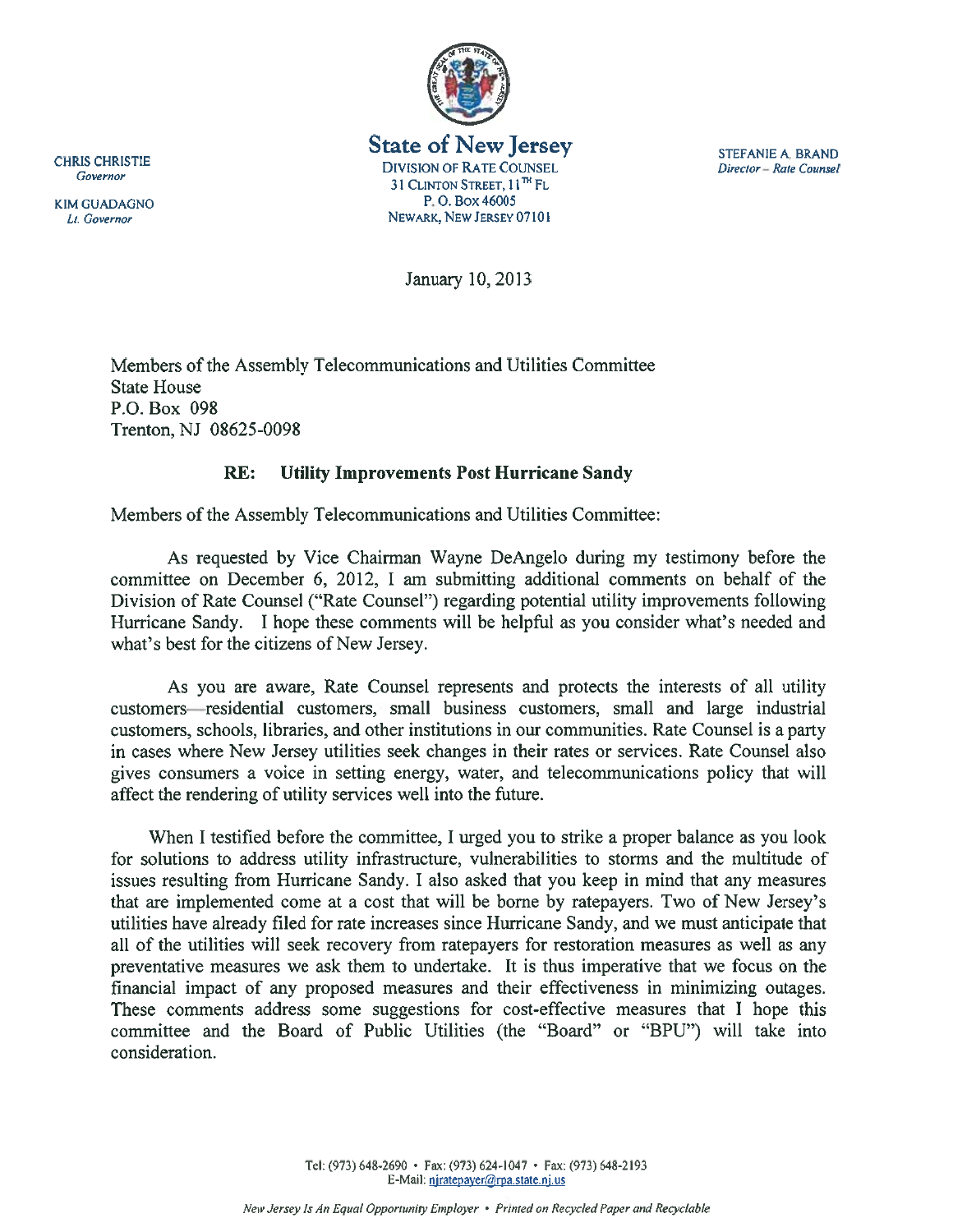## 1. Strengthen the minimum reliability requirements set forth in the BPUs regulations.

The Board uses two reliability indices to measure the reliability performance of electric utilities: SAIFI (System Average Interruption Frequency Index) which represents the average frequency of sustained interruptions per customer during the reporting period, and CAIDI (Customer Average Interruption Duration Index) which represents the average time in minutes required to restore service to those customers that experienced sustained interruptions during the reporting period.<sup>1</sup> See, N.J.A.C. 14:5-1.2 and N.J.A.C. 14:5-8.7. The electric public utilities operating in the state must submit an Annual System Performance Report by May <sup>31</sup> of each year to inform the Board of each electric utility's system performance. N.J.A.C. 14:5-8.7. In its regulations, at N.J.A.C. 14:5-8.9, the Board established <sup>a</sup> "Minimum Reliability Level" for each public electric utility. The regulations provide that performance worse than the minimum level is unacceptable and may subject the utility to penalties. N.J.A.C. 14:5-1.2. However, the current regulations set the Minimum Reliability Level for each electric utility using its own historical performance between the years 2002 to 2006, allowing a variance of 1.5 standard deviations.  $^{2}$  N.J.A.C. 14:5-8.9(a)3. As a result, if a particular utility performed poorly during <sup>2002</sup> to 2006, the minimum standard for the poor performing utility will always be more lenient than <sup>a</sup> utility that performed better during the same period. This has the perverse and perhaps unintended outcome of rewarding poor performing utilities.

Moreover, outages due to major events such as Hurricane Irene and Sandy are not included when calculating Minimum Reliability Levels. N.J.A.C. 14:5-1.2. This makes the task of meeting the Minimum Reliability Levels easier for the utilities from year to year. N.J.A.C. 14:5-1.2 defines "Major Event" to be "[a] substantial interruption of electric service resulting from conditions beyond the control of the [Electric Distribution Company], which may include, but is not limited to, thunderstorms, tornadoes, hurricanes, heat waves or snow and ice storms, which affect at least 10 percent of the customers in an operating area." The section continues; "Interruptions occurring during <sup>a</sup> major event in one or more operating areas shall not be included in the [Electric Distribution Company's] CAIDI and SAIFI calculations of those affected operating area(s)." Not only are "major events" excluded, the regulation permits the electric utility to determine what will be considered an "operating area." N.J.A.C. 14:5-1.2.

Rate Counsel urges that the method of calculating the reliability standards be re examined. This does not require new legislation, and can be done under existing law. For example, standards could be set for each of the four electric utilities so that they all aspire to

<sup>&#</sup>x27;There is also <sup>a</sup> third reliability index used in the industry, SAIDI (System Average Interruption Duration Index). SAID! is defined as the average duration of interruptions for customers served during <sup>a</sup> specified time period. Although similar to CAIDI, the average number of customers served is used instead of number of customers affected.

<sup>&</sup>lt;sup>2</sup> A standard deviation of a group of numbers measures the total degree of variance between each number and the average of the group. Using <sup>a</sup> normal distribution curve, 86.6% of all probable outcomes fall within 1.5 standard deviations.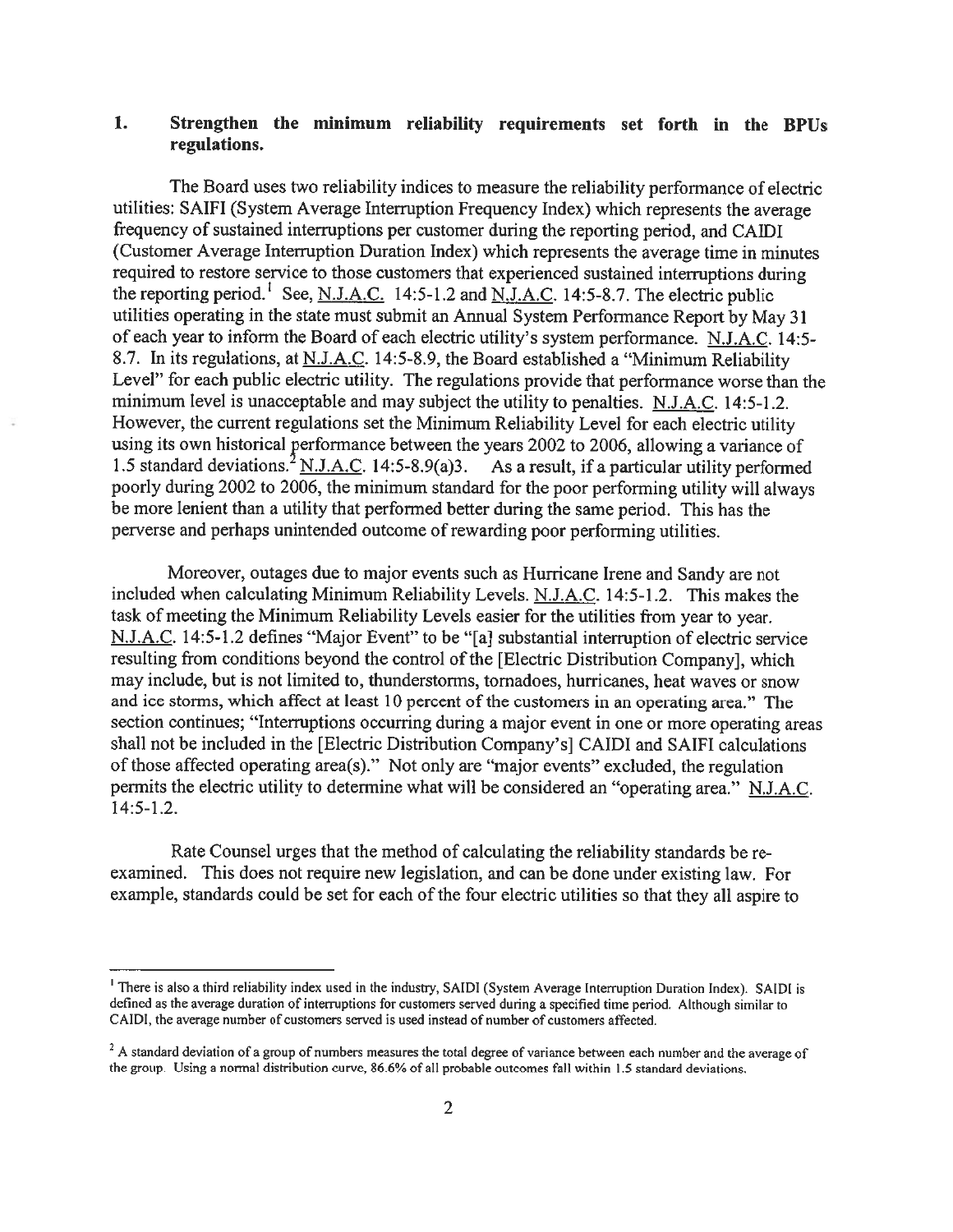reach  $1<sup>st</sup>$  quartile performance pursuant to the IEEE index values for SAIFI and CAIDI.<sup>3</sup> Regulations could provide that those utilities that do not perform in the  $1<sup>st</sup>$  quartile should have their Minimum Reliability Levels set at 10% improvement over the previous year's SAIFI and CAIDI levels until the utility reaches IEEE  $1<sup>st</sup>$  quartile values for these indices. Failure to reach these reliability levels two years in <sup>a</sup> row as reported in the utilities' annual performance report should trigger an automatic penalty.

Rate Counsel also urges that changes be considered to the definition of "major event" and that <sup>a</sup> separate reliability performance standard be established for "major events." "Operating area" should be defined, so the definition cannot be manipulated to excuse poor performance. In addition, even if major events are separated from the utility's normal performance, <sup>a</sup> minimum standard should be established for major events and some form of penalty should be imposed for failure to meet those standards so that qualifying as a "major" event" does not excuse poor performance.

#### 2. Increase the penalties that the Board can impose and provide the resources necessary for the Board to enforce reliability statutes, regulations and orders.

There are statutes and regulations that address the penalties that the Board may impose on utilities for poor performance. However, the penalties currently allowed are not sufficient to provide an adequate deterrent for poor or substandard performance. For example, pursuant to N.J.S.A. 48:2-42 the Board may impose <sup>a</sup> penalty of \$100 per day on utilities for non compliance with Board orders and \$250 per day if the utility fails to resume service. The Board's regulations are consistent with the statute, allowing penalties for poor performance. Those penalties, however, range from a low of \$100 per day for violations of vegetation management regulations to <sup>a</sup> high of \$25,000 for failure to implement reliability programs and plans or for willful misrepresentation of fact and/or intentional inaccuracies in any submitted report to the Board, with a penalty up to  $$50,000$  under for subsequent violations.<sup>4</sup> The Board also has authority to decrease the allowed return on equity of any utility for poor performance, although the Board can only exercise this authority during a utility's base rate proceeding.  $5$ 

Recognizing the limitations of the current penalty provisions available to the Board, "The Reliability, Preparedness and Storm Response Act of 2012," (A3255/S2206) was recently introduced which expands the Board's jurisdiction to impose additional penalties. The Bill raises the potential penalties for failure to comply with any law, rule, regulation or Board Order to \$25,000 for each violation with <sup>a</sup> maximum of \$2 million. Rate Counsel supports this legislation and efforts to increase the Board's power to penalize violations of reliability

<sup>&</sup>lt;sup>3</sup> The Institute of Electrical and Electronic Engineers, or IEEE, is a professional association which surveys the reliability performance of electric utilities annually. The reliability indices it surveys typically include SAIFI, SAIDI, and CAIDI, and the survey looks at index values with and without major events. The IEEE index values are <sup>a</sup> recognized industry standard for gauging reliability performance.

<sup>&</sup>lt;sup>4</sup> N.J.A.C. 14:5-9.10 (b) (1), <u>N.J.A.C.</u> 14:5-8.12 (a), N.J.A.C. 14:5-8.12 (b) (1).

 $<sup>5</sup>$  See I/M/O JCP&L, BPU Dkt. No. ER02080506, et al (Final Order, 5/17/04), p. 39.</sup>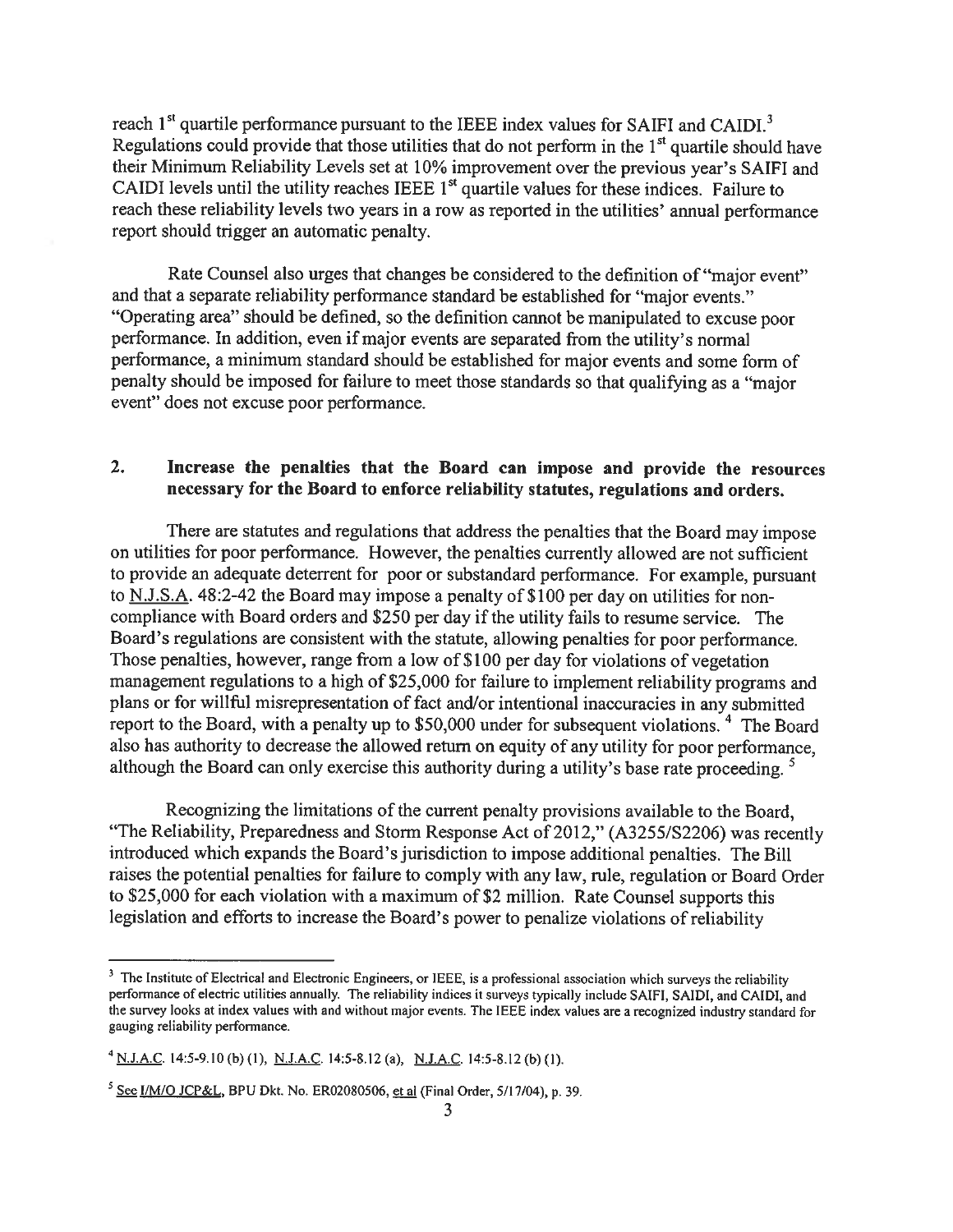statutes, regulations and orders. The potential \$25,000 penalty for each violation and \$2 million total potential penalty will send an important message to the utilities that reliability is an essential part of their duty to ratepayers.<sup>6</sup>

Along with the power to impose stiffer penalties, however, the Board must be given the resources to investigate and enforce necessary reliability measures. Currently, the Board must rely on self-reporting by the utilities regarding compliance with many of their regulations. There are insufficient resources to ensure compliance. Some limited additional resources should be considered to allow the Board to "spot check" or audit <sup>a</sup> utilities' reliability performance. Rate Counsel strongly urges that any change in law provide the Board with enough resources to follow through with enforcement of enhanced reliability standards and penalties.

#### 3. Enhance requirements for Vegetation Management

Currently, the Board's regulations require electric utilities to visually inspect their distribution systems at least once every four years. N.J.A.C.14:5-9.4. The regulations provide that the inspection may be performed from the ground "except in cases where the conductor is not visible from the ground." Based on this inspection, and taking into account "the height of the vegetation and distance of the vegetation from the energized conductor" the utility may decide whether to trim the vegetation. The utility is required to trim if the vegetation is, in its estimation, "close enough to pose <sup>a</sup> threat to its energized conductors. In addition, the regulation provides that if an EDC becomes aware at any time of any vegetation close enough to its energized conductor to affect reliability or safety prior to the next required vegetation management activity, the electric utility "shall ensure that necessary vegetation management is promptly performed."

While Rate Counsel has no reason to believe that the utilities have been violating these regulations, we note that compliance is based solely on self-reporting and that the decision whether to trim is based solely on the discretion of the utility and the person performing the visual inspection. Even if they have been visually inspected, distribution circuits left untrimmed after four years of growth are more vulnerable to tree damage during major storms. Rate Counsel suggests that revisions to the regulations be considered to limit or provide greater guidance in the exercise of this discretion. For example, the utilities could be required to actually trim on every circuit once every four years. Under <sup>a</sup> four-year cycle, trees should be trimmed to provide clearance given four years of growth. Alternatively, standards could be added to the regulations that guide the exercise of discretion based on the results of the visual inspections, e.g., requiring trimming if the vegetation is within <sup>a</sup> certain distance from the

<sup>6</sup> Note that the Maryland Public Service Commission recently fined Potomac Electric Power Company one million dollars for reliability failures in 2011 finding that \$1 to \$2 million fines for such failure are within the zone of reasonableness. *I/M/O of* an Investigation Into the Reliability and Oualitv of the Electric Distribution Service of Potomac Electric Power Company, Case No. 9240 (December 21, 2011) ("Maryland Order").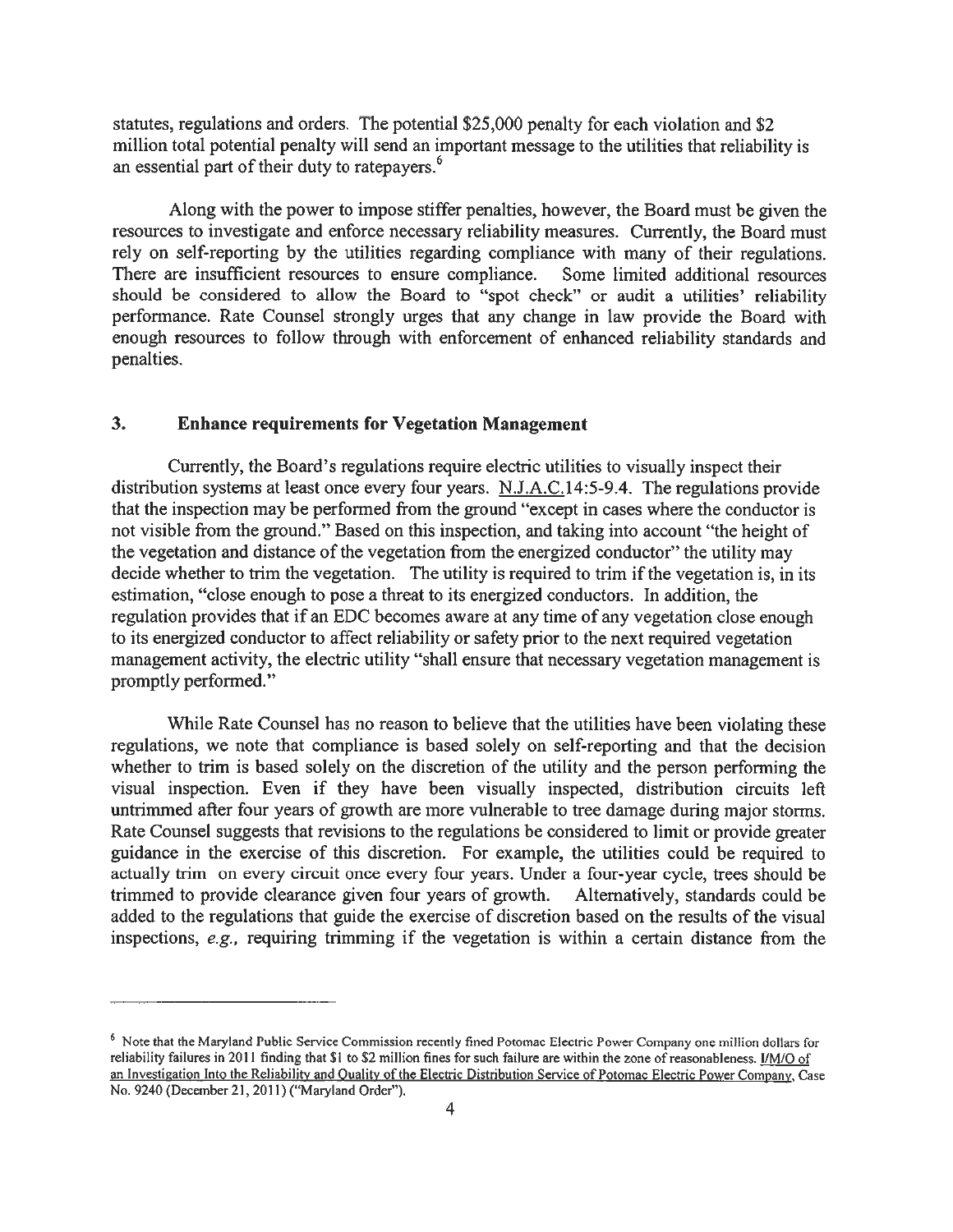wires. These changes do not necessarily require legislation, but may be accomplished through amendments to the regulations.

### 4. The Board should review whether the current electric utility infrastructure needs hardening and whether redundancy should be created to improve service quality.

There may be cost-effective measures that we can take to "harden" our infrastructure or create redundancies in order to make the impact of storms on our infrastructure less severe. Before undertaking any improvements, they should be carefully analyzed to determine their cost and their likely effectiveness in minimizing or shortening the duration of outages. We understand that the BPU has already asked the Rutgers Center for Energy Economic and Environmental Policy (CEEEP) to analyze the cost-effectiveness of certain possible measures. We think this will be a useful exercise and that the cost and benefit of all measures should be reviewed. Some measures that should be analyzed are:

Protection of Substations in Coastal Flooding Areas - Assuming that coastal areas are typically too heavily developed to feasibly permit substations to be moved to higher elevations and still be within distribution circuit distance of coastal loads, substations that are located in areas vulnerable to flooding should be protected against storm surge. This protection can include flood walls to keep water out and/or elevating transformers, breakers, busses, communications and control equipment, and other facilities to keep them above flood waters. The goal is not to make the substation impervious to any flooding condition but, rather, to allow the substation equipment to survive to the extent that any of its customer loads, or the overhead distribution feeders, are likely to survive the flooding.

Protection of Distribution Circuits in Coastal Flooding Areas - In areas vulnerable to flooding, overhead distribution circuits, also called feeders, with reinforced poles will increase survivability of the facilities.

Redundancy for Distribution Substations - Distribution substations should typically have more than one supply circuit, ideally from different sources and following different routes. This prevents <sup>a</sup> single supply circuit outage from blacking out an entire substation's customers, and it would limit the instances where <sup>a</sup> single tree falling down could do the same.

Selective undergrounding — While undergrounding of distribution wires generally is expensive and not likely to be cost-effective, some limited undergrounding may be worthwhile. For example, undergrounding distribution feeders greatly increases the survivability of such facilities during major storms. Distribution feeders typically have <sup>a</sup> main three-phase backbone, with numerous laterals, both three phase and single phase, branching out from the backbone. Under selective undergrounding, the primary voltage wires of the backbone could be put underground from the substation out to some point on the circuit, while the rest of the feeder would remain overhead. While